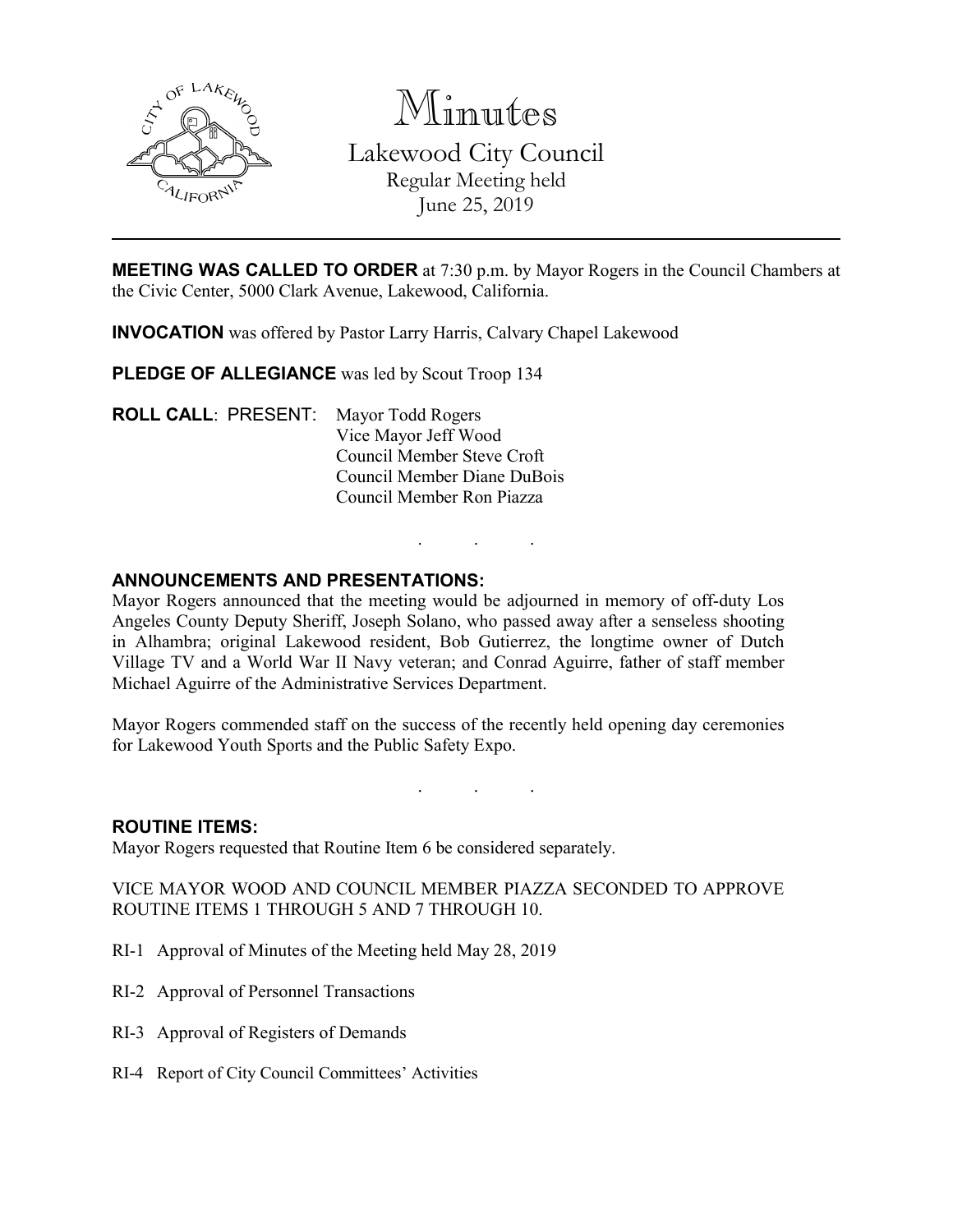City Council Minutes June 25, 2019 Page 2

### **ROUTINE ITEMS:** - Continued

- RI-5 Approval of Monthly Report of Investment Transactions May 2019
- RI-7 Approval of Agreements for Median Landscape Maintenance Services and Mowing Services of City Facilities with LandCare
- RI-8 Approval of Agreement for Publication of Recreation and Community Services Catalog
- RI-9 Approval of Agreement for Printing and Mailing Preparation of City Newsletter
- RI-10 RESOLUTION NO. 2019-25; A RESOLUTION OF THE CITY COUNCIL OF THE CITY OF LAKEWOOD ADDING A JOB CLASSIFICATION TO SCHEDULE B OF RESOLUTION NO. 2018-38 PERTAINING TO HOURLY-RATED PART-TIME EMPLOYEES AND ENACTING A PERSONNEL RESOLUTION ESTABLISHING THE COMPENSATION, RULES AND REGULATIONS PERTAINING TO HOURLY-RATED PART-TIME EMPLOYEES

UPON ROLL CALL VOTE, THE MOTION WAS APPROVED:

AYES: COUNCIL MEMBERS: Croft, DuBois, Wood, Piazza and Rogers NAYS: COUNCIL MEMBERS: None

RI-6 Designation of Voting Delegate for League Annual Conference

Mayor Rogers stated that attendance at the conference had not yet been determined as schedules were not finalized but suggested that in the absence of any Council Member's ability to attend the session, the City Manager be designated as the voting delegate.

City Manager Thaddeus McCormack noted that while there was sufficient time to do so, a designation was required to be provided to the League of California Cities.

COUNCIL MEMBER DUBOIS MOVED AND VICE MAYOR WOOD SECONDED THAT THE MAYOR MAKE THE SELECTION OF THE VOTING DELEGATE UPON DETERMINATION OF THE COUNCIL MEMBERS' ATTENDANCE AT THE CONFERENCE AND TO DESIGNATE THE CITY MANAGER AS THE ALTERNATE. UPON ROLL CALL VOTE, THE MOTION WAS APPROVED:

. . .

AYES: COUNCIL MEMBERS: Croft, DuBois, Wood, Piazza and Rogers NAYS: COUNCIL MEMBERS: None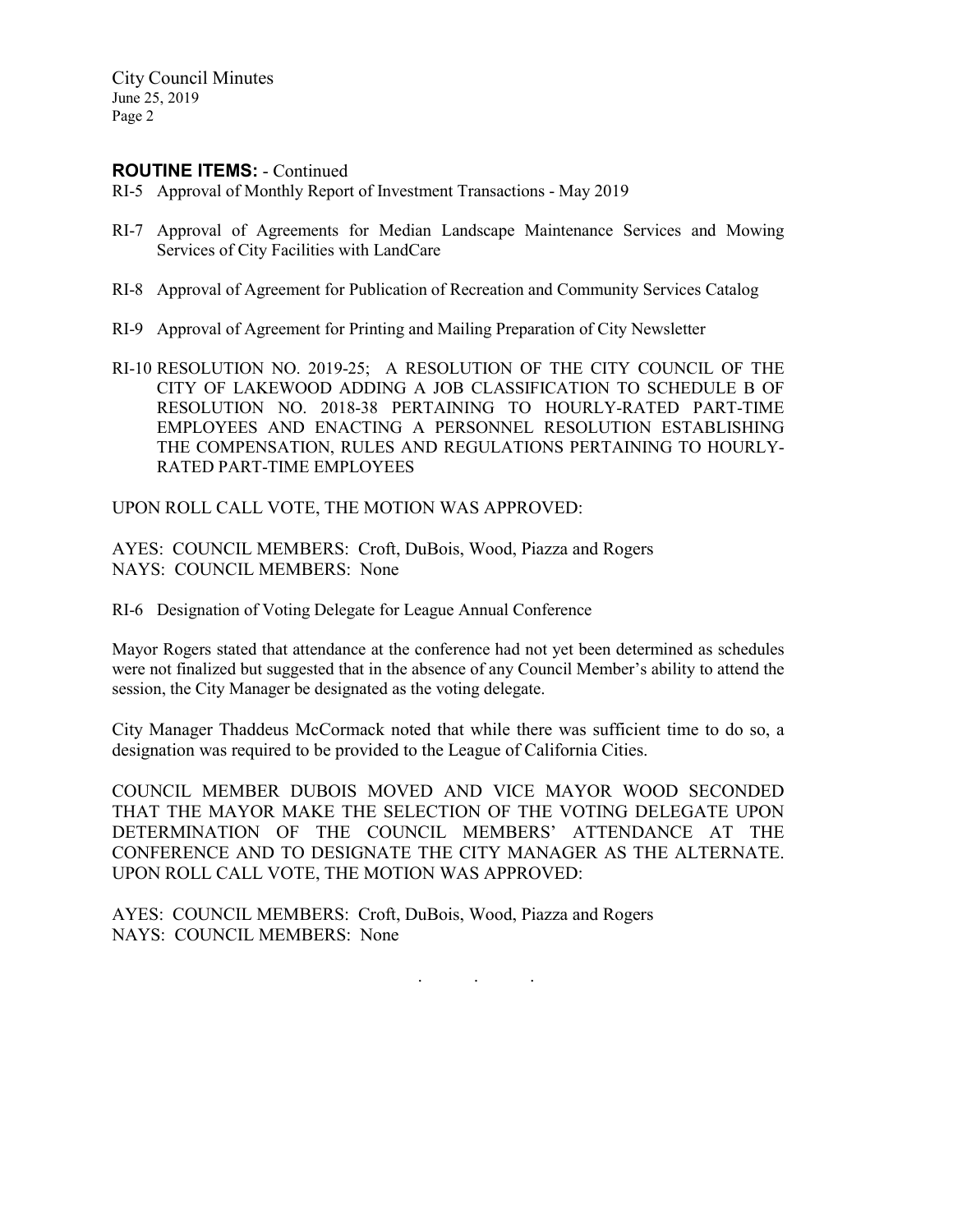City Council Minutes June 25, 2019 Page 3

# **1.1 • RESOLUTION NO. 2019-26; ADJUSTING RESIDENTIAL REFUSE RATES**

Jose Gomez, Director of Finance and Administrative Services, made a presentation based on the report in the agenda and stated that the Environmental Management Committee reviewed and recommended a proposed 3.3% refuse rate increase, which calculated to an additional sixty-nine cents per month, raising the rate from \$20.87 to \$21.56 per month beginning July 1st. He explained that the City's contract with EDCO Waste Services had been a major component of the refuse and recycling budget on which the rates were calculated and that included in the calculation were increases in operational costs. He reported that in compliance with State law, staff had notified residents regarding the proposed adjustments and that as of earlier this evening, only one written protest had been received. He concluded by stating that staff recommended that the City Council hold a public hearing and adopt the resolution which enacted the proposed adjustments to the City's refuse rates.

Mayor Rogers opened the public hearing at 7:42 p.m. and called for anyone in the audience wishing to address the City Council on this matter. There was no response.

Tom Northam, Lakewood, posed questions and made comments pertaining to budget figures, provisions of the agreement with EDCO Waste Services, recycling goals and refuse services.

Steve Skolnik, Office of the City Attorney, explained that a "majority protest" existed if over fifty percent of parcel owners within the service area submitted written protests and since only the written protest from Mr. Northam had been received, it was below the required threshold.

RESOLUTION NO. 2019-26; A RESOLUTION OF THE CITY COUNCIL OF THE CITY OF LAKEWOOD TO ESTABLISH RESIDENTIAL REFUSE RATES FOR FISCAL YEAR 2019-2020

COUNCIL MEMBER CROFT MOVED AND COUNCIL MEMBER DUBOIS SECONDED TO ADOPT RESOLUTION NO. 2019-26. UPON ROLL CALL VOTE, THE MOTION WAS APPROVED:

AYES: COUNCIL MEMBERS: Croft, DuBois, Wood, Piazza and Rogers NAYS: COUNCIL MEMBERS: None

## **SUCCESSOR HOUSING ACTIONS**

1. Approval of Registers of Demands

COUNCIL MEMBER CROFT MOVED AND COUNCIL MEMBER DUBOIS SECONDED TO APPROVE THE REGISTERS OF DEMANDS. UPON ROLL CALL VOTE, THE MOTION WAS APPROVED:

. . .

AYES: COUNCIL MEMBERS: Croft, DuBois, Wood, Piazza and Rogers NAYS: COUNCIL MEMBERS: None